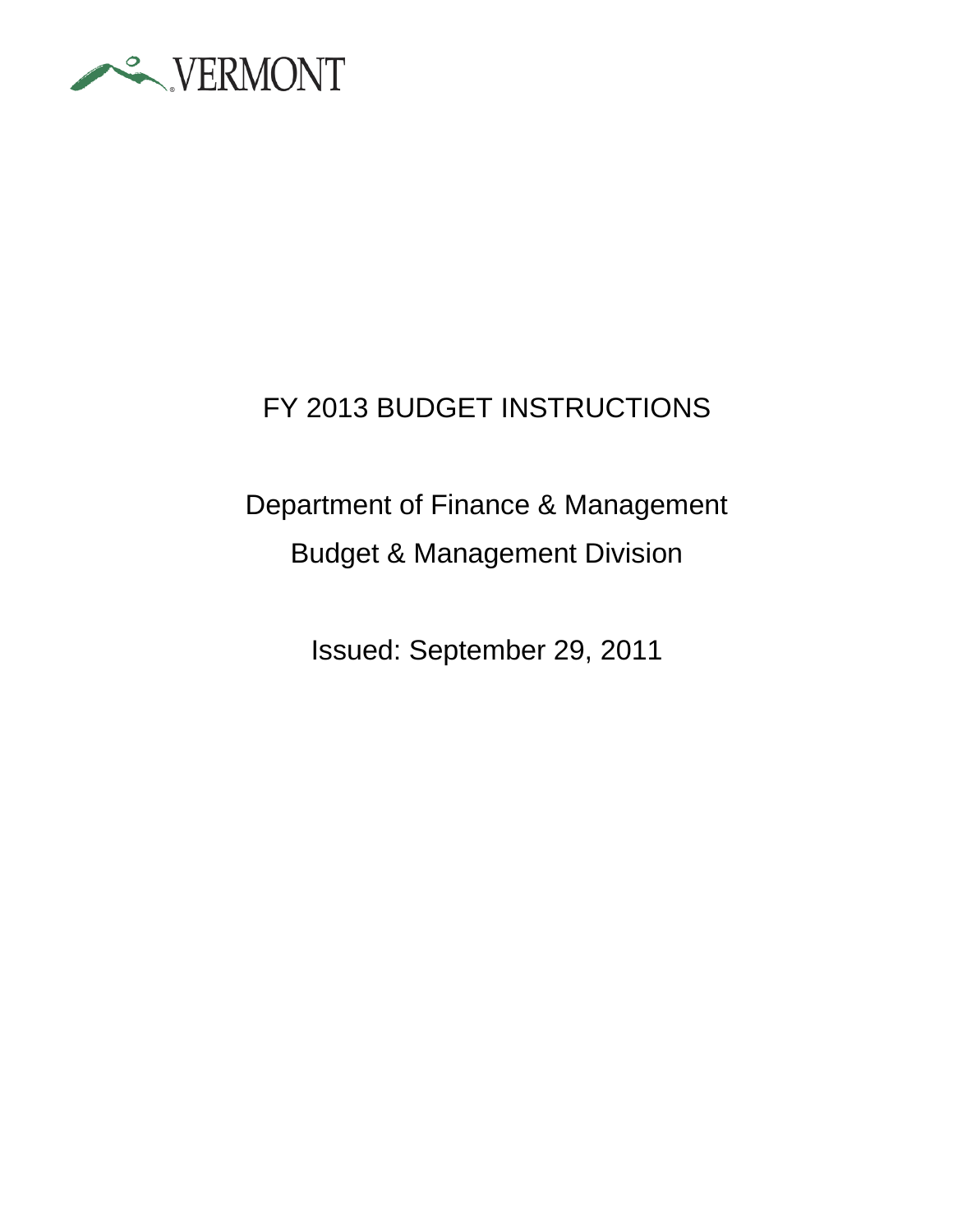|                                                                                     | Page |
|-------------------------------------------------------------------------------------|------|
| 1. Funding Levels: 3                                                                |      |
|                                                                                     |      |
|                                                                                     |      |
|                                                                                     |      |
|                                                                                     |      |
|                                                                                     |      |
|                                                                                     |      |
|                                                                                     |      |
|                                                                                     |      |
|                                                                                     |      |
|                                                                                     |      |
|                                                                                     |      |
|                                                                                     |      |
|                                                                                     |      |
| 8. Budget Development Form and Interdepartmental Transfer / Federal Receipts Form:6 |      |
|                                                                                     |      |
|                                                                                     |      |
|                                                                                     |      |
|                                                                                     |      |
|                                                                                     |      |
|                                                                                     | 10   |

#### **Attachments:**

| Attachment A: Strategic Overview/Program Profile/Performance Information11 |  |
|----------------------------------------------------------------------------|--|
| Attachment B: Interdepartmental Transfer/Federal Receipts Forms13          |  |
|                                                                            |  |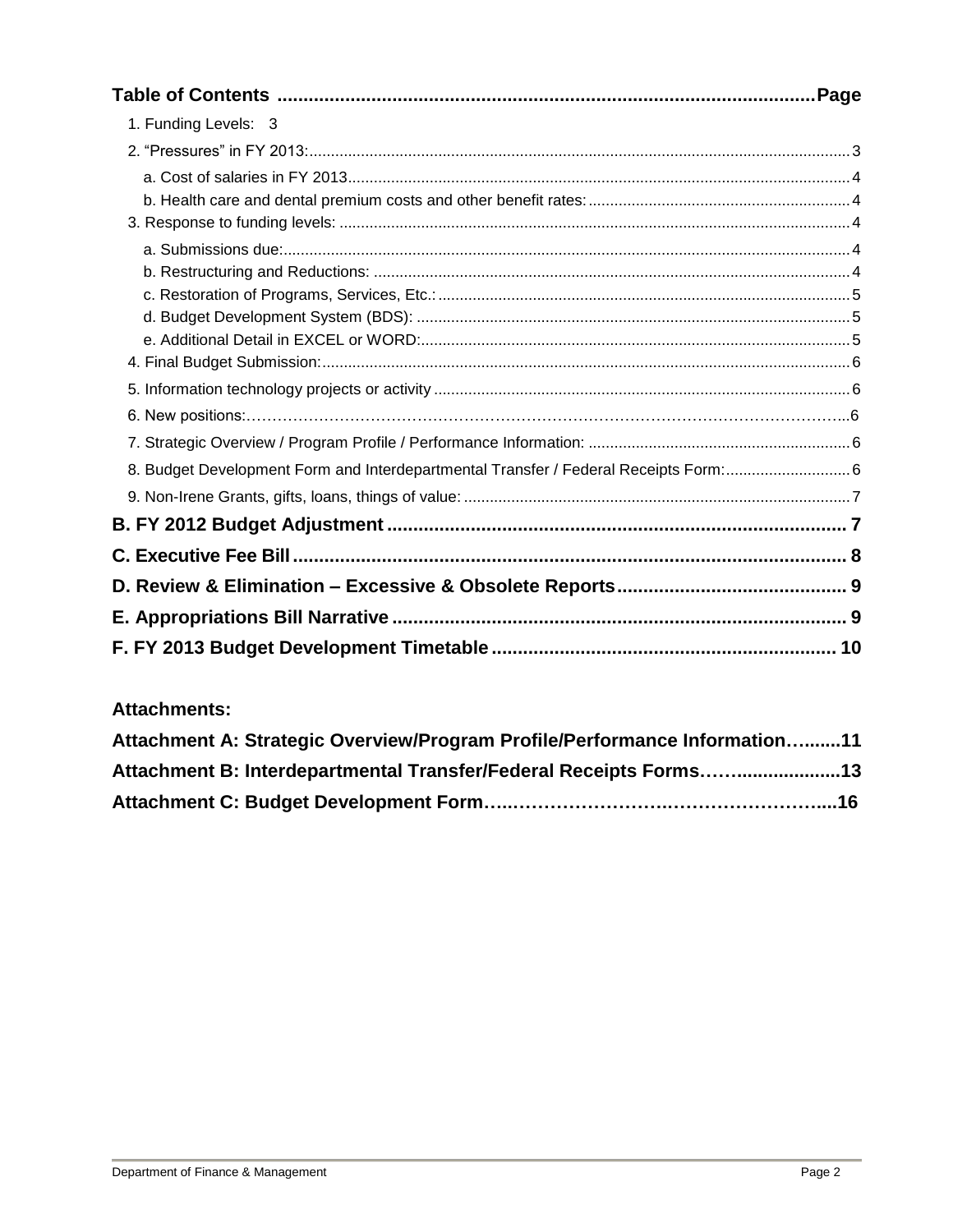#### **A. FY 2013 Budgets**

These budget instructions offer guidance in preparing responses to the serious budgetary challenges facing us in FY 2013 and beyond. They ask for a response to FY 2013 funding targets set at a decrease of 4% from FY 2012 General Fund levels. This 4% reduction also applies to Internal Service Funds. Your FY 2012 base General and Special Fund levels will be adjusted for labor, health plan, unfilled positions, voluntary reduced workweeks, retirement, and contractual savings required by 2011 Act 63 Sec. B.1101(a). In addition, your Budget submissions, to the degree possible, should be consistent with your Proposed Strategic Plan.

Responses must be approved by the Agency Secretary and Commissioner or the exempt head of your Department or Office, and **must be submitted electronically to the Governor, through the Secretary of Administration using the mail folder (**[adm](mailto:mailtoadm-budget@state.vt.us)[budget@state.vt.us](mailto:mailtoadm-budget@state.vt.us)**) by October 18, 2011.** (See the "FY 2013 Budget Development Timetable" on page 10 for a complete list of due dates.)

### *1. Funding Levels:*

Your adjusted FY 2012 base GF appropriations will be provided within the next several days. In the meanwhile, proceed with your 4% reduction exercise against your FY 2012 appropriations as passed, less any known one-time appropriations. Special and Tobacco Funds must be level funded, based on your adjusted FY 2012 appropriations. **Federal funding should be conservatively estimated, cognizant of current Federal actions and prospects. There should be no federal funding from the American Recovery and Reinvestment Act budgeted for FY 2013. Unexpired ARRA receipts from prior fiscal years should be handled as excess receipts and not appropriated again in the FY 2013 budgets.**

All FY 2013 programs, services and activities must be designed to be affordable within these reduced funding levels.

Contact your assigned Budget & Management Analyst for details about the additions and subtractions included in establishing these funding levels.

We need to add this note of caution: that depending on how the overall budgetary picture unfolds, **we may have to revisit funding targets**. Further FY 2012 and 2013 adjustments may be necessary based upon revisions to the consensus revenue forecast at the next Emergency Board meeting, unknown federal funding reductions, and Irene related recovery costs.

### *2. "Pressures" in FY 2013:*

There may be many routine expenditure pressures that must be covered within your funding targets. Since there are no salary or step increases in FY 2012, budgets do not need to include any increases due to their "roll-out" in FY 2013. However, you may have to recognize general inflation; specific cost centers experiencing elevated price increases; other contractual increases; growing caseloads and workload demands; and reductions in federal funding.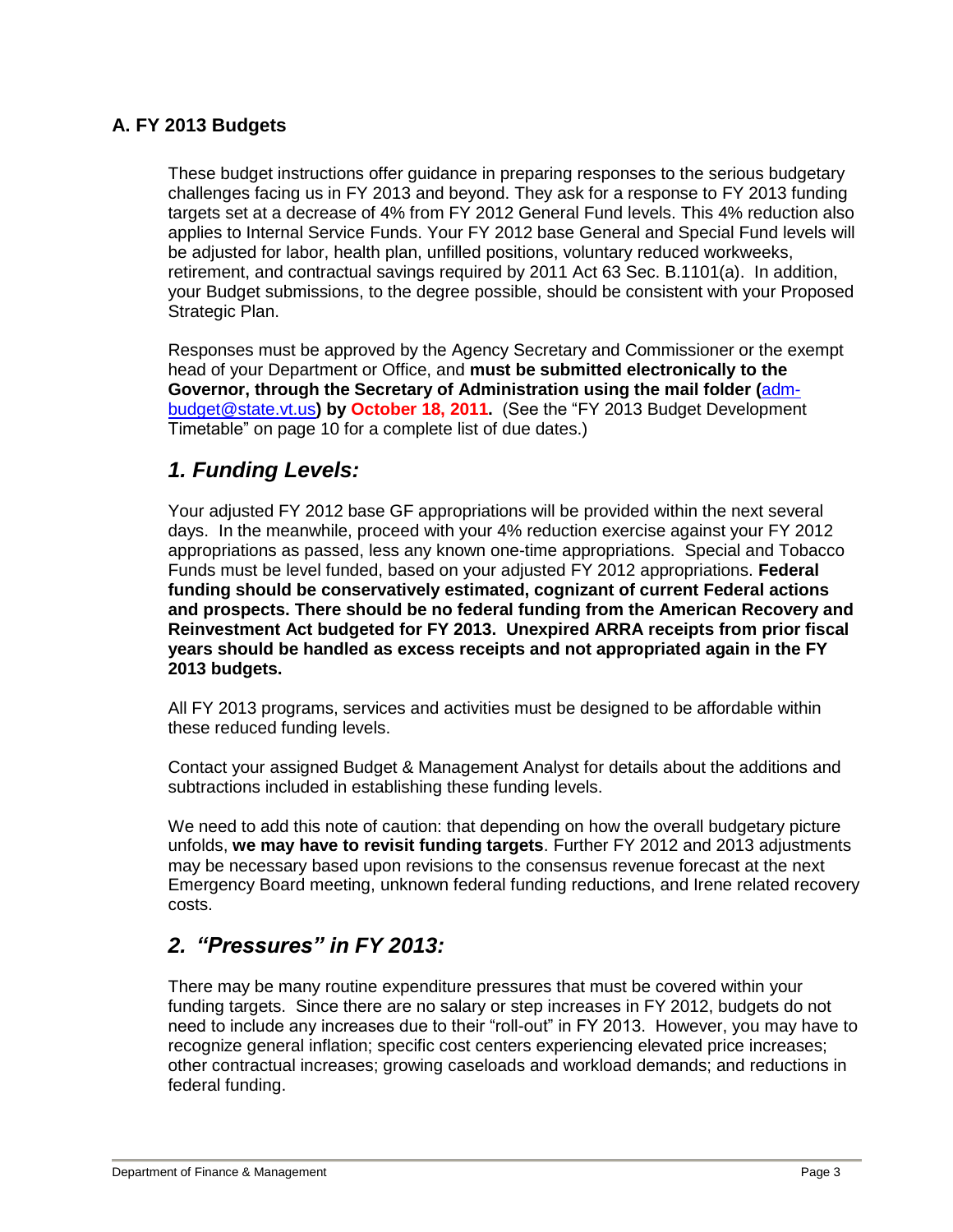### **a. Cost of salaries in FY 2013**

For the FY 2013 budgets, the BDS shows salaries at the June 29, 2012 levels, that is, at levels that incorporate the 3% reductions in effect for FY 2011 and FY 2012. Any changes to these salary levels, including any resumption of step increases, will be subject to State/VSEA bargaining and are not part of the FY 2013 budgets.

#### **b. Health care and dental premium costs and other benefit rates:**

We will centrally install the benefit rates on the Budget Development System (BDS) for FY 2013 benefit calculations. We have not yet determined new retirement or benefit rates; at this time, assume no change to those rates. We will notify you promptly when the retirement and benefits rates have been determined.

### *3. Response to funding levels:*

#### a. **Submissions due:**

**Your submissions are due and must be submitted electronically to the Governor, through the Secretary of Administration using the mail folder (**admbudget@state.vt.us) **by October 18, 2011.** After submission, please contact Linda Morse at 828-2376 to schedule meetings with Commissioner Jim Reardon at your earliest convenience. Responses must be approved by the Commissioner or the exempt head of your Agency, Department or Office.

A major focus of your additional documentation should be an explanation of the elimination and/or changes in programs, services, staffing and activities that will be needed in order to function within the FY 2013 funding levels assigned, as defined above.

#### **b. Restructuring and Reductions:**

Please itemize the restructuring, elimination and reductions in programs, services, staffing, activities, etc. necessary to meet the FY 2013 targets.

In developing your budget, elimination and/or reductions to on-going programs may be necessary to achieve base savings sufficient to place the budget on a sustainable path for the future. Any combination of proposals may be considered.

Any elimination and major reduction in programs and services that you propose should receive special attention in your response, as should any required changes in statute, rule and organization, and other legislative actions.

You will probably have to propose reductions in certain areas in order to accommodate increased expenditures in others. Do not propose reductions that you are not able to defend or savings you will not be able to achieve. Simply passing off programs or responsibilities to other entities or levels of government is also neither constructive nor acceptable.

Preference should be given to the elimination of entire program(s) and/or service(s) rather than across-the-board reductions that jeopardize the stability and sustainability of multiple programs and/or services.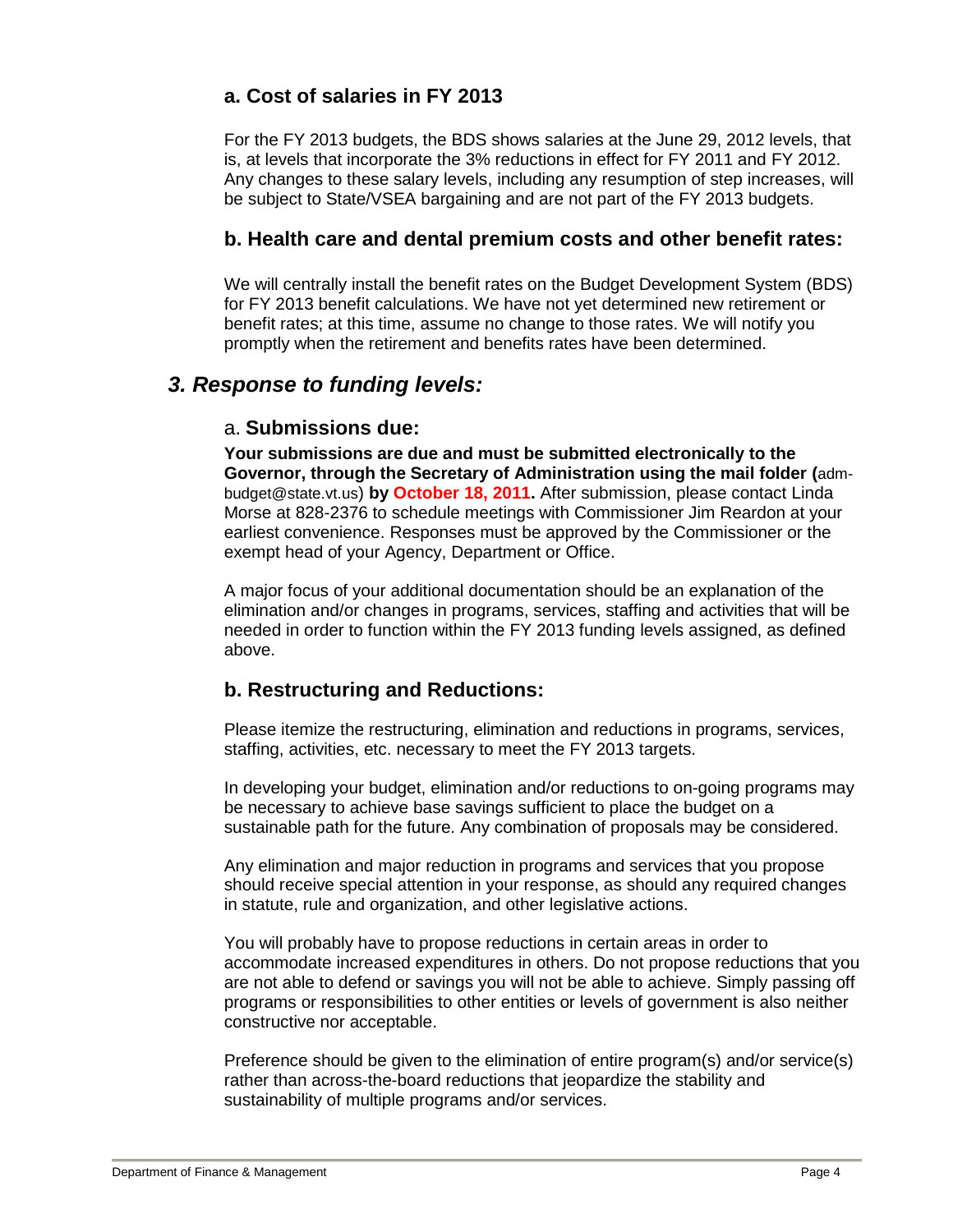Please consider whether any proposed reductions can begin in FY 2012, so that the programmatic changes will be in effect for the entire FY 2013. Please use the FY 2012 Budget Adjustment for this purpose.

Your responses will be reviewed by Finance & Management and the Secretary of Administration. Please be sure your proposals reflect your considered judgment and can be explained as the most constructive response to these funding levels.

#### **c. Restoration of Programs, Services, Etc.:**

Finally, list the order in which you would restore programs, services, etc. if your funding were to increase, and explain your rationale for the prioritization of your list.

Agencies and Departments may shift funding among programs and organizational units to best accomplish their mission and goals, as long as impacts are clearly identified.

### **d. Budget Development System (BDS):**

Final BDS instructions will be issued shortly and will be posted on the Finance & Management website at:

[http://finance.vermont.gov/sites/finance/files/pdf/training\\_manuals/BDS\\_instructions.](http://finance.vermont.gov/sites/finance/files/pdf/training_manuals/BDS_instructions.pdf) [pdf](http://finance.vermont.gov/sites/finance/files/pdf/training_manuals/BDS_instructions.pdf)

### **e. Additional Detail in EXCEL or WORD:**

Please provide additional detail and backup to your submission in an EXCEL or WORD document addressing the following three issues:

- Upward pressures
- Reductions needed to meet funding targets
- Priority of restoration; rationale of prioritization

A simple format for your response would be the following:

### **Funding target: \$**

**Upward pressures that you face**, including the increased due to inflation, growing caseloads, reduced federal funding etc.; and changed or expanded programs, services, activities:

|      | \$\$ | Explanation |
|------|------|-------------|
| 2.   | \$\$ | Explanation |
| Etc. |      |             |

**Reductions** or eliminations or revisions in programs, services, activities necessary to meet target - Please be very specific as to program / service impact.

|      | \$\$ | Explanation |
|------|------|-------------|
|      | \$\$ | Explanation |
| Etc. |      |             |

**Restoration** of programs, services, etc. if funding level improves. Rank in order of priority (i.e., 1= first thing to restore / add if more funding is made available):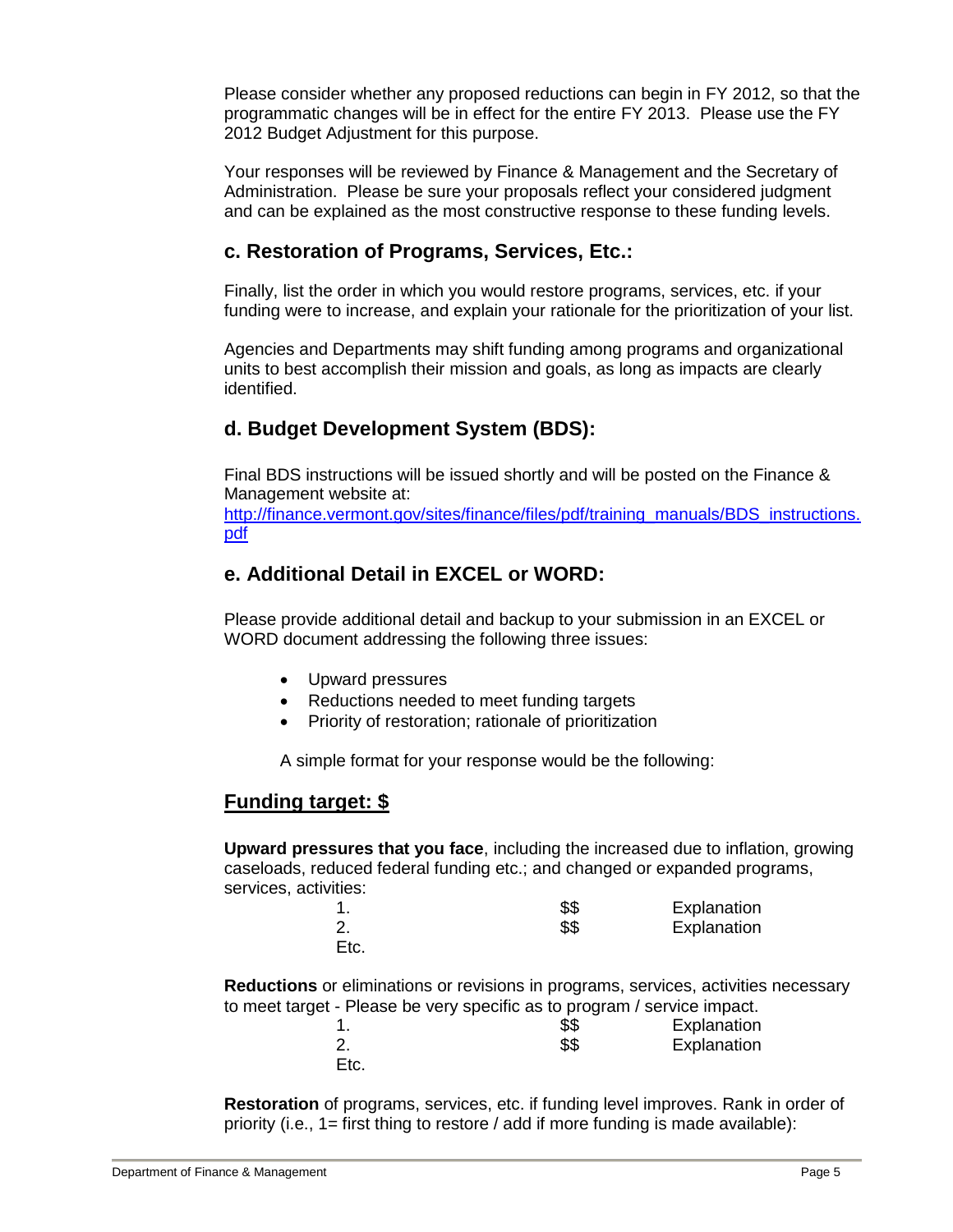Etc.

1. \$\$ Explanation 2. S\$ Explanation

## *4. Final Budget Submission:*

The due date for final budgets will be communicated to you at a later date.

Final budgets must be submitted via the BDS in an Agency Submitted Version "Type B". Additional materials must be submitted electronically to the Governor, through the Secretary of Administration using the mail folder (**[adm-budget@state.vt.us](mailto:mailtoadm-budget@state.vt.us)**).

## *5. Information technology projects or activity*

The Legislature now is requiring all projects with a cost of \$100,000 or more to be identified and submitted as part of the overall DII budget submission. It is critical that your budget submissions clearly identify each and every IT related project or activity that is valued at \$100,000 or more. This is also a good time to clarify once again that in order to determine whether the threshold has been reached, departments should be including all related costs, which include any vendor contracts or reasonable estimations of those costs, third party software, hardware and internal personnel costs. In the past, this requirement has been interpreted, incorrectly, to only include costs over and above staff and related third party and/or software/hardware costs. Our expectation based on this new requirement as set forth in statute is that any such activity or project meeting or exceeding the threshold that is NOT reported as part of the unified presentation by DII may not be funded at all by the Legislature.

If you have questions about whether an activity or project for which you are planning to expend funds meets the criteria to report those projects to DII, you should contact DII Commissioner Richard Boes at 828-4141, or Deputy Commissioner Darwin Thompson at 828-1124.

# *6. New positions:*

No new positions will be considered or approved in the FY 2013 budget process. However, recommendations for the "transfer or conversion" of existing positions may be included for consideration.

### *7. Strategic Overview / Program Profile / Performance Information:*

To meet the "form of budget" requirement in 32 VSA §307(c), your final FY 2013 budget submission must include a strategic overview / program profile / performance information. Instructions for developing this report are included on the form as a separate tab and they are attached (Attachment A).

### *8. Budget Development Form and Interdepartmental Transfer / Federal Receipts Form:*

32 VSA §307(b) requires as part of the budget submission detailed information concerning:

(1) The specific special funds used as receipts in the budget (BDS Report SRO5).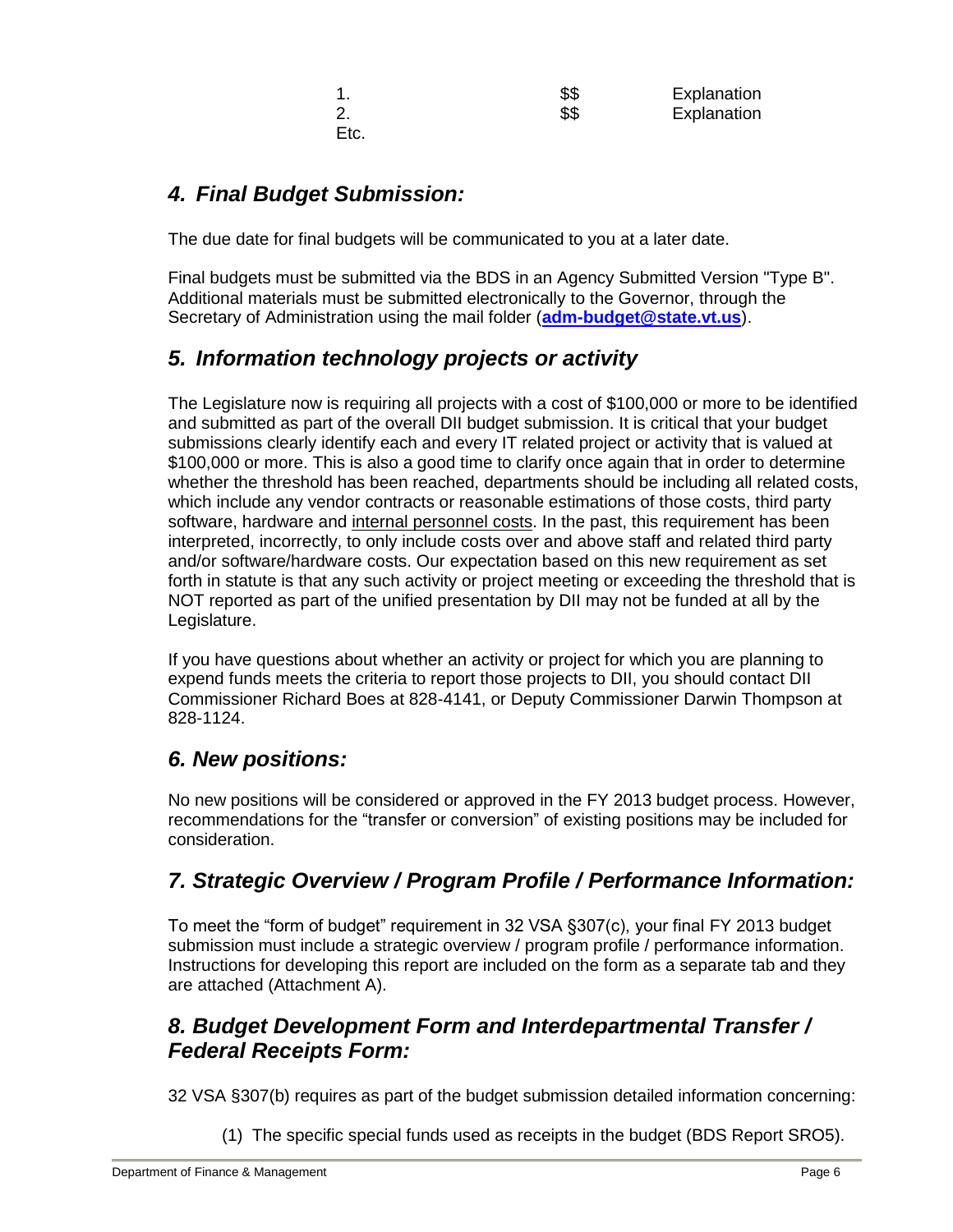- (2) Explanations of interdepartmental transfers, including which Department is the source**. If your funding is reliant on interdepartmental transfers, be sure to coordinate with the source Department.** Do not assume that both Departments have the same expectations. Written funding agreements are recommended.
- (3) Budgeted positions (BDS Report CRO3L).
- (4) Changes in program funding levels and associated policy changes in the requested budget.

The BDS can provide information to satisfy the first and third of these requirements; Departments will need to supply documentation on the second and fourth.

Documentation on Interdepartmental Transfers (and Federal receipts) should be prepared on the attached "Interdepartmental and Federal Receipts" forms (Attachment B). The "Budget Development Form" outlining changes from your FY 2012 appropriation, to your FY 2013 request is found in Attachment C.

### *9. Non-Irene Grants, gifts, loans, things of value:*

32 VSA § 5 requires that **all new grants, gifts, loans or things of value** with a value over \$5,000 received by the State must be accepted in accordance with the procedure in § 5: submission to the Joint Fiscal Office through the Governor. (Form AA-1 is the administrative vehicle for this submission.) **Including these items in the budget is not a substitute for this process.** However, once duly accepted, grants (on-going revenues and expenditures) should, of course, be budgeted in subsequent years.

Please note that items of \$5,000 or less may be accepted, with notice to the Secretary of Administration and the Joint Fiscal Office (see 32 VSA Sec 5(a)(3)).

# **B. FY 2012 Budget Adjustment**

*SPECIAL NOTE ABOUT IRENE EXPENSES: Departments may only include Irene related employee salary and employee expense reimbursement costs in their budget adjustment request. All other Irene related costs will be captured and dealt with separately. Please refer to the special Finance & Management Irene Procurement Policy to be issued on or about September 29, 2011 for additional information about non-employee Irene related costs already incurred.*

We will utilize the most recent FY 2012 revenue forecast approved by the Emergency Board. The budget adjustment process may be considered for extraordinary needs that we have not already identified, and for internal funding changes that cannot be accommodated by administrative means (i.e., appropriation transfers, excess receipts, etc.).

**The first recourse in solving budget issues is to redirect resources within your existing funding.** Please bring to our attention any significant issues you mean to handle in that way, identifying the problem and your solution, and whether Budget Adjustment action (e.g., transfer of funding between appropriations) is required. Any requests for additional spending will have to meet a very high standard of necessity. Prior to consideration of a request, expenditure patterns at the requesting department will be reviewed by your Budget and Management Analyst to ascertain expenditure rates that could have mitigated the need for the request.

We may be using the Budget Adjustment for funding and programmatic changes that can be implemented prior to FY 2013. Please bring to our attention any opportunities to trim funding,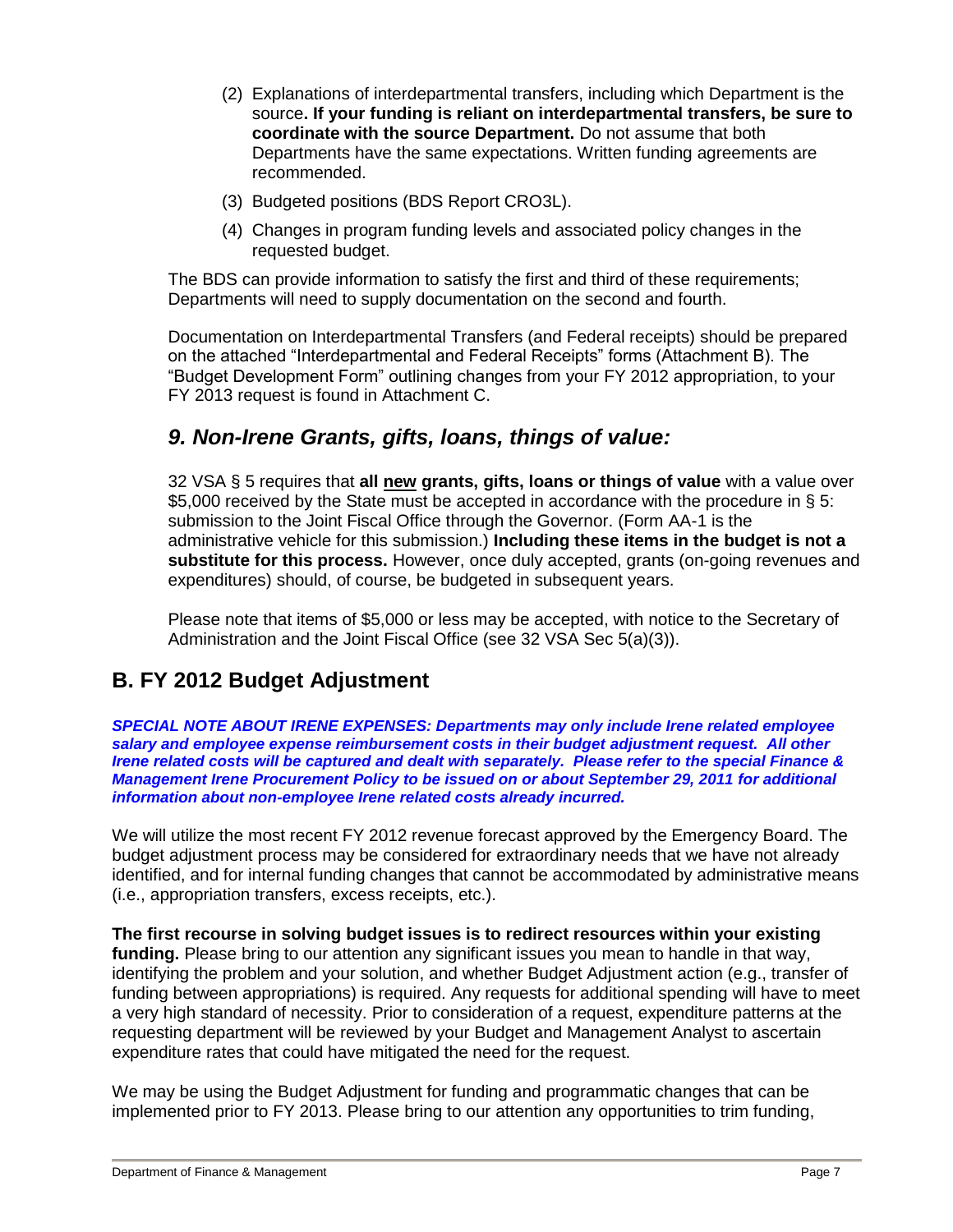reduce or restructure and eliminate program activities in FY 2012, to ease the transition to reductions required by the significant funding constraints of FY 2013 and future fiscal years.

Further FY 2012 adjustments may be necessary based upon revisions to the consensus revenue forecast by the Emergency Board.

Notification of budget adjustment proposals, including those that would amend language with or without fiscal implications, should include a description of the causes of increased or decreased expenditures or receipts, the related actions already taken to contain increased spending, and the proposed remedy. Please consider for possible use against your needs any amounts you may have carried forward from FY 2011 to FY 2012. Your request should cite all specific sections of the FY 2012 Appropriations Act that are affected and include draft language of the changes required.

**Your requests for inclusion in the Budget Adjustment must be submitted electronically to the Governor, through the Secretary of Administration using the mail folder (**[adm-budget@state.vt.us](mailto:mailtoadm-budget@state.vt.us)**) by October 18, 2011.** Responses must be approved by the Commissioner or the exempt head of your Agency, Department or Office.

We encourage requests for transfers of appropriations or expenditure of "excess receipts" that you can anticipate, which (1) represent on-going expenditures that have repeatedly been handled as excess receipts; or (2) for large amounts, to be presented for the FY 2012 Budget Adjustment. While administrative solutions (i.e., approval by the Commissioner of Finance & Management) remain available for such items that you cannot now predict, we want to utilize the Budget Adjustment more fully for the review and approval process and most certainly for sizeable and potentially controversial transfers or increased expenditures.

New grants should be submitted for approval per 32 VSA § 5. We will send them to the Joint Fiscal Committee separately; **do not include them in the Budget Adjustment as proposed changes to appropriations.**

# **C. Executive Fee Bill**

In our 3-year cycle, the focus of the Executive Fee Bill this year will be in the functional areas of "Human Services" and "Natural Resources". Other than for emergency situations, only these areas of State government will be considered for inclusion in the Fee Bill. Changes in fee legislation might include: new fees, changes to existing fees, reauthorization or termination of fees, re-designating the funds into which the fees are deposited, and clarifications in current statutory authorities to charge and retain fees. Any changes you propose should be designed so that no additional adjustments would be needed at least for three years, when your opportunity to change fees will again occur.

Your fee changes should be consistent with your budget proposals and any fee changes that would create differences from revenue projections based on current fee or charge structures need to receive specific approval from Finance and Management.

Please be sure that ALL fee change proposals are forwarded to our office for inclusion in the Fee Bill, even if the associated programmatic changes were to occur in different pieces of legislation. They may ultimately be rejoined in the other legislation, at the Legislature's discretion.

Proposals should cite the existing statute, showing exactly how it needs to be changed, and provide a strong rationale for the necessity of the change. Any revenue impact should also be clearly shown.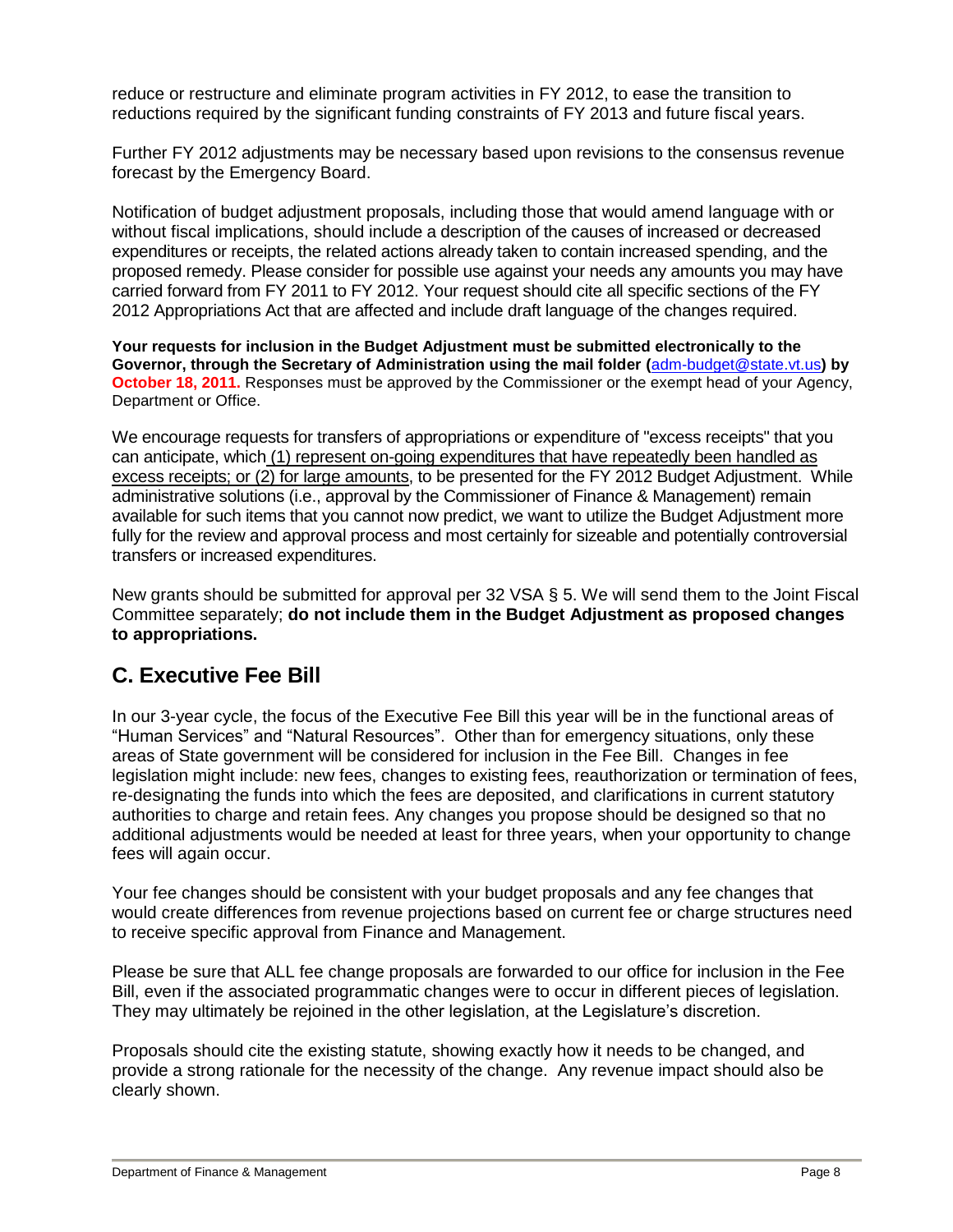32 V.S.A. §605(d)(2) specifies the justifications deemed acceptable in support of fee requests, and which should accompany the requests. The prime consideration is an analysis or discussion of the relationship between the revenue to be raised by the fee or the change in the fee, and the cost or the change in the cost of the service, product or regulatory function supported by the fee. The underlying premise is that, normally, fees are tied to costs of service; other justifications may be advanced, but they must be clearly supported and grounded in policy considerations. Please contact your Budget Analyst at Budget & Management to discuss any such rationales.

The Legislature has asked that proposals for the Fee Bill be prepared using a specific electronic format which we will send on request. (Contact Otto Trautz at: [otto.trautz@state.vt.us](mailto:otto.trautz@state.vt.us) to request the format.) **Please submit your proposals to Otto Trautz in the electronic format by October 21, 2011.**

# **D. Review & Elimination – Excessive & Obsolete Reports**

We will continue to bring to the Legislature recommendations to repeal statutory on-going report requirements, where the reports are not playing a useful role in legislative decision-making or in the development of public policy. **Please submit your proposals for report eliminations to Otto Trautz by October 21, 2011.**

# **E. Appropriations Bill Narrative**

Please closely review the verbiage associated with your appropriations or programs in 2011 Act 63 and return a copy of those portions of Act 63, marked up for any changes or deletions. For language to be included in the FY 2012 Budget Adjustment or the FY 2013 Appropriations Bill it must be essential. Any other language should be deleted. [Note that Sec. A.102 (c) of Act 63 states that unless otherwise specified, language in Act 63 is good only for FY 2012.] It is your responsibility to be aware of language from other bills in prior years which may need modification. **Please submit your marked-up narrative portions (hard-copy) to your Budget & Management Analyst by October 18, 2011 for Budget Adjustment language changes and by December 16, 2011 for FY 2013 language.**

[Budget Development Timetable follows on next page.]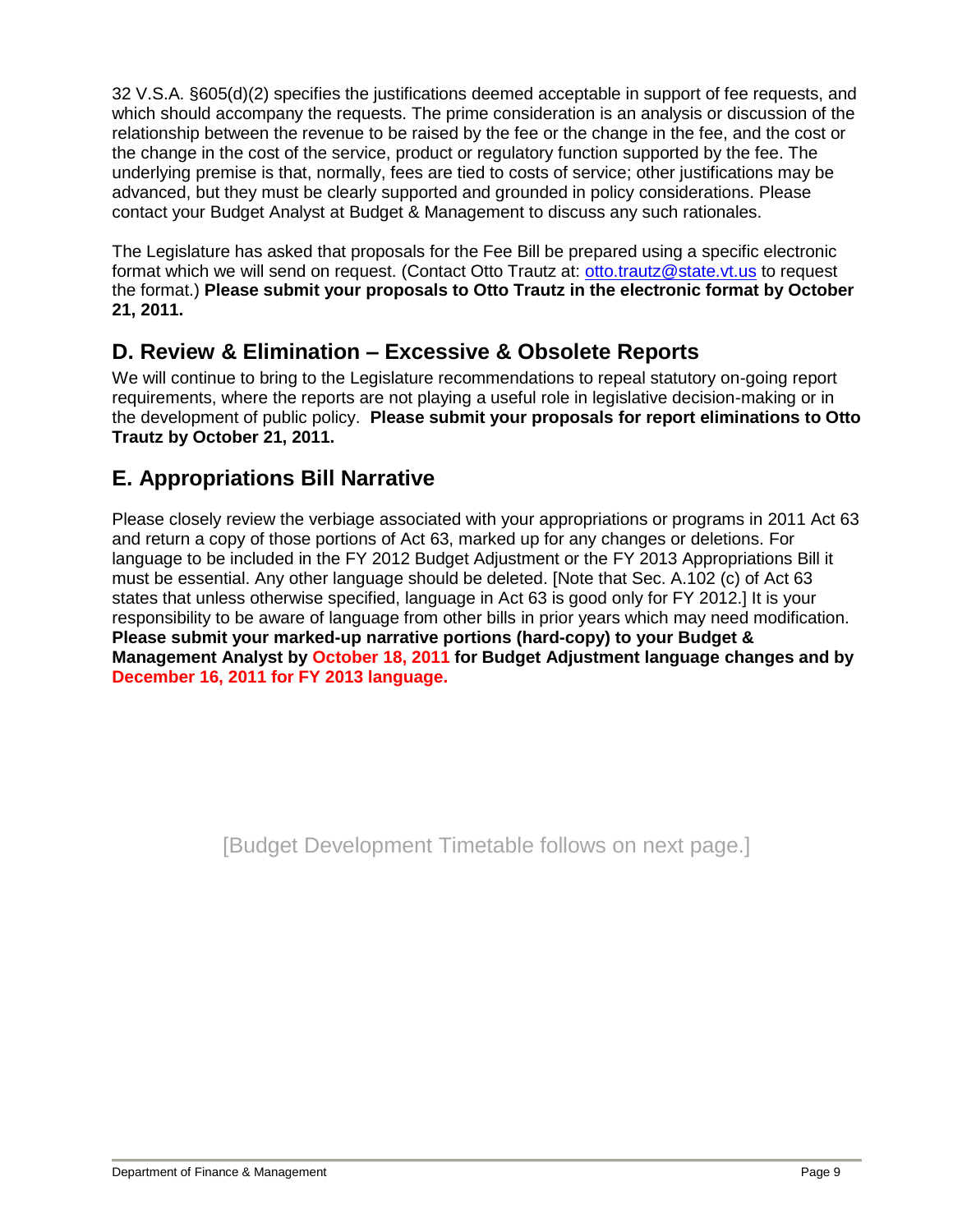# **F. FY 2013 Budget Development Timetable**

The following set of dates may help you plan your tasks in developing the FY 2013 budget. Dates are for planning purposes only and are subject to change; you will be notified of any changes in due dates.

|                    | <b>Due Date</b>                         | <b>Deliverable Description and Comments</b>                                                                                                                                                                                               |
|--------------------|-----------------------------------------|-------------------------------------------------------------------------------------------------------------------------------------------------------------------------------------------------------------------------------------------|
|                    | <b>Sept. 28</b>                         | Sec. Admin. "Fiscal Year 2013 Budget Process" memo.                                                                                                                                                                                       |
|                    | <b>Sept. 29</b>                         | FY 2013 Budget Instructions Issued.                                                                                                                                                                                                       |
|                    | <b>Oct. 3</b>                           | The BDS scheduled to be open for Departments' use.                                                                                                                                                                                        |
|                    | <b>Oct. 18</b><br>(earlier if possible) | Responses to targets due with additional materials submitted<br>electronically to the Governor, through the Secretary of<br>Administration using the mail folder (adm-budget@state.vt.us)                                                 |
| Calendar Year 2011 | <b>Oct. 18</b><br>(earlier if possible) | Budget Adjustment requests submitted electronically to the<br>Governor, through the Secretary of Administration using the<br>mail folder (adm-budget@state.vt.us), including any language<br>changes necessary for the Budget Adjustment. |
|                    | <b>Oct. 21</b>                          | Executive Fee Bill requests due on electronic format                                                                                                                                                                                      |
|                    | Dec. 9                                  | Final targets issued by Budget & Management.                                                                                                                                                                                              |
|                    | <b>Dec. 12</b>                          | Governor's Budget Adjustment Recommendations submitted to<br>House & Senate Appropriations Committees.                                                                                                                                    |
|                    | <b>Dec. 16</b>                          | Narrative sections of Appropriations Bill due at Budget &<br>Management                                                                                                                                                                   |
|                    |                                         |                                                                                                                                                                                                                                           |
|                    | Jan. 3, 2012                            | Legislature Convenes (2011 Joint Resolution No. R-251)                                                                                                                                                                                    |
|                    | Jan. 6                                  | Exec Budget Book goes to BGS Print Shop.                                                                                                                                                                                                  |
|                    | Jan. 10 or Jan. 12                      | Governor's budget address (by 3rd Tuesday of the session - 32<br>VSA §306)                                                                                                                                                                |
|                    | Jan. 10 or Jan. 12                      | Exec Budget Book distributed at budget address. Big Budget<br>Book posted to Finance & Management's website.                                                                                                                              |
| CY 2012            | Jan. 15 (on or about)                   | Emergency Board revenue estimate (32 VSA §305a) [Note:<br>any changes in Consensus Revenue Forecast will be dealt with<br>after Governor's Budget Recommendation is submitted.]                                                           |
|                    | 1 week prior to<br>testimony            | Strategic Overview / Program Profile / Performance<br>Information, Budget Development Form, Interdepartmental<br>Transfer / Federal Receipts detail - to Appropriation<br>Committees, with copy to Budget & Management                    |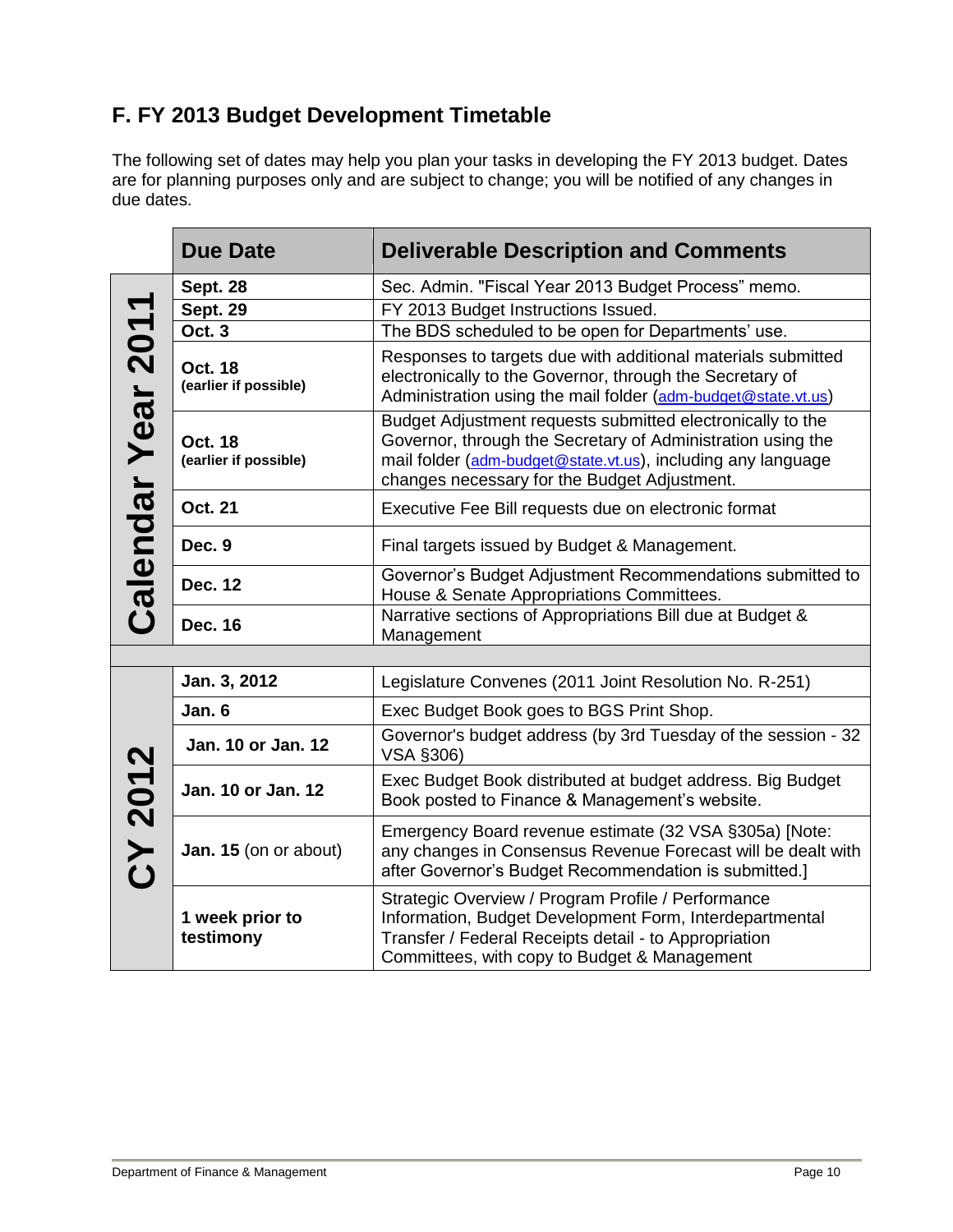#### **ATTACHMENT A**

#### **FY 2013 Instructions for Strategic Overview / Program Profile / Performance Information**

In order to meet the "Form of budget" requirements of 32 VSA Sec. 307(c), please complete a *Strategic Overview and Program Profile and Performance Information* and as a hard copy product outside of the BDS, and deliver it to the Appropriation Committees one week before testimony with a copy to your Budget Analyst in Budget & Management.

#### **A. Strategic Overview (brief, for all programs):**

- ●Department mission statement: include purpose and goals, and population served. (Note: This might be identical to your Department Mission Statement and information entered in the narrative section of BDS.)
- ●List indicators chosen to measure results, impacts and outcomes.
- ●Include quantified data on the extent to which those results, impacts and outcomes are being achieved.

#### **B. Program Profile**:

Complete the FY2013 Department Program Profile spreadsheet which lists each of your programs (sets of strategies and activities) established to carry out the Department's mission, purpose and goals; showing expenditures (GF, TF, Fed Funds and All Other Funds) for past, current and requested budget year.

PLEASE USE THE ATTACHED *Department Program Profile* FORM (Separate Tab) for the program profile. The total funding for programs should equal your total Department funding.

#### **C. Performance Information - in depth, for programs selected for "performance budgeting" treatment:**

If you provide "performance budgeting" information for selected programs, please represent those programs, describing performance in greater depth: (if the measures used in past years are no longer relevant, please contact your budget analyst).

●Program results or outcomes statement

- ●Key indicators (to measure results and outcomes)
- ●Baseline performance and story behind it
- ●Strategies (to accomplish results)
- ●Multi-year action plan (to improve performance)
- ●Baseline and performance measures summary table or graph
- ●Budget request for FY 2013

The overall intent in presenting narrative information to accompany the budget submission is to communicate what outcomes and results are expected from the expenditures (appropriations) authorized by the Legislature, and to what degree they are being attained using various sets of strategies and activities (programs). Budget requests should be developed and justified in this context of results-oriented budgeting and performance-based program review.

#### **The Budget Book generated by the BDS will still include the following brief narrative sections provided by each Department:**

Department Mission Statement; Description of Appropriations, Divisions, & Programs; and Appropriation Key Budget Issues (as needed to explain the budget request). Agency-level narratives will still consist of Agency Mission Statement; and Description of Departments in Agency.

**Please adhere to the guidelines provided for presenting the** *Strategic Overview and Program Profile and Performance Information* **and submit them as a hard-copy, delivered to the Appropriation Committees one week before testimony, with a copy to your budget analyst in Budget & Management.**

Thanks for your cooperation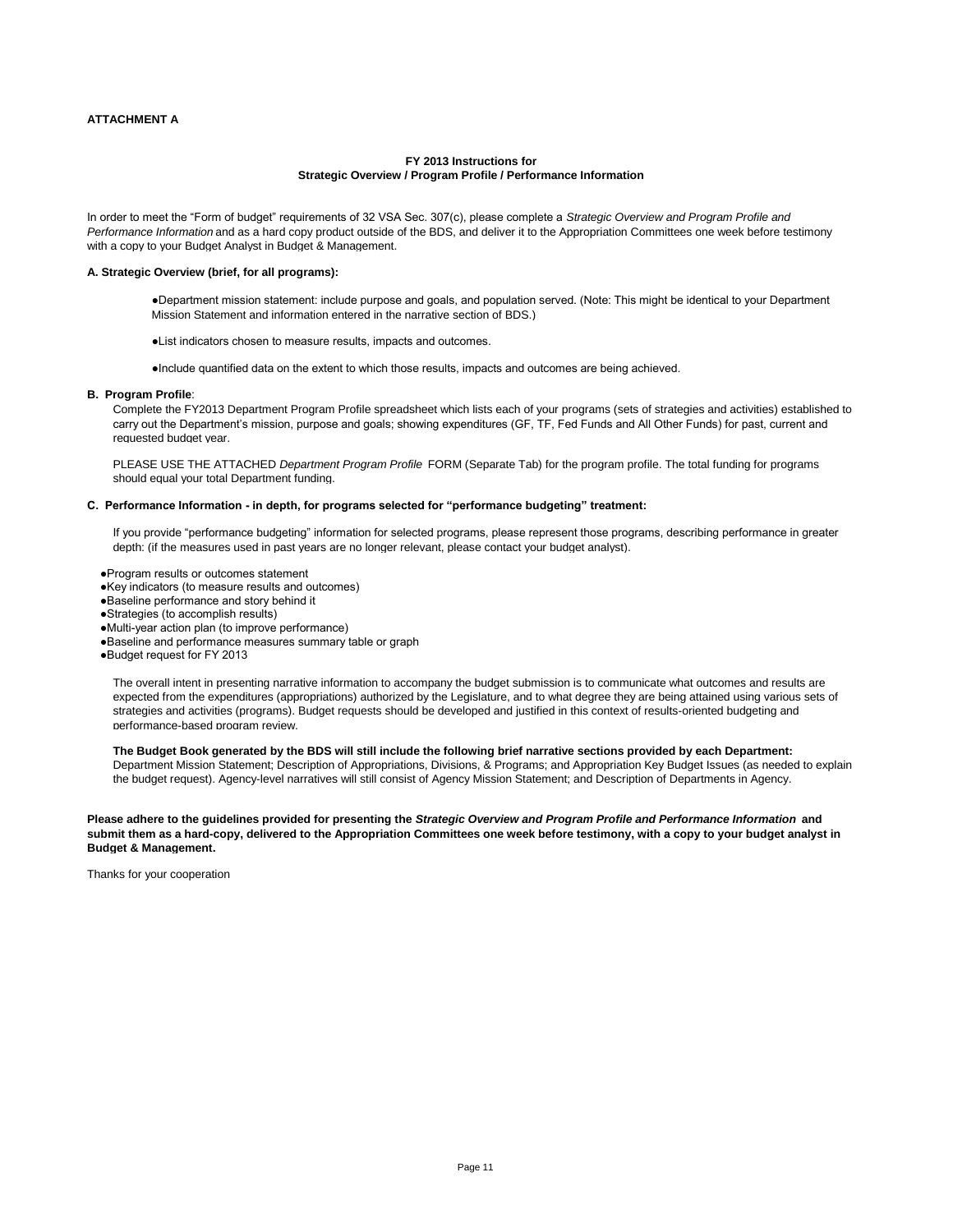|                                                        |                                                 |                | FISCAL YEAR 2013 |                         |  |            |                    |            |             |
|--------------------------------------------------------|-------------------------------------------------|----------------|------------------|-------------------------|--|------------|--------------------|------------|-------------|
| <b>DEPARTMENT PROGRAM PROFILE</b>                      |                                                 |                |                  |                         |  |            |                    |            |             |
|                                                        |                                                 |                |                  |                         |  |            |                    |            |             |
| <b>DEPARTMENT:</b>                                     |                                                 |                |                  |                         |  |            |                    |            |             |
|                                                        |                                                 |                |                  |                         |  |            |                    |            |             |
|                                                        |                                                 |                |                  |                         |  |            |                    |            |             |
|                                                        | Name and brief narrative description of program |                |                  | Spec F (incl            |  | All other  | <b>Total funds</b> | Authorized | Amounts     |
|                                                        | (not to exceed 2 sentences for each)            | <b>GF \$\$</b> | <b>TF \$\$</b>   | tobacco) $$$  Fed F $$$ |  | funds \$\$ | \$\$               | positions  | granted out |
|                                                        |                                                 |                |                  |                         |  |            |                    |            |             |
|                                                        |                                                 |                |                  |                         |  |            |                    |            |             |
| FY 2011 expenditures                                   |                                                 |                |                  |                         |  |            |                    |            |             |
| FY 2012 estimated expenditures                         |                                                 |                |                  |                         |  |            |                    |            |             |
| FY 2013 budget request                                 |                                                 |                |                  |                         |  |            |                    |            |             |
|                                                        |                                                 |                |                  |                         |  |            |                    |            |             |
|                                                        |                                                 |                |                  |                         |  |            |                    |            |             |
| FY 2011 expenditures                                   |                                                 |                |                  |                         |  |            |                    |            |             |
| FY 2012 estimated expenditures                         |                                                 |                |                  |                         |  |            |                    |            |             |
| FY 2013 budget request                                 |                                                 |                |                  |                         |  |            |                    |            |             |
|                                                        |                                                 |                |                  |                         |  |            |                    |            |             |
|                                                        |                                                 |                |                  |                         |  |            |                    |            |             |
| FY 2011 expenditures                                   |                                                 |                |                  |                         |  |            |                    |            |             |
| FY 2012 estimated expenditures                         |                                                 |                |                  |                         |  |            |                    |            |             |
| FY 2013 budget request                                 |                                                 |                |                  |                         |  |            |                    |            |             |
|                                                        |                                                 |                |                  |                         |  |            |                    |            |             |
|                                                        |                                                 |                |                  |                         |  |            |                    |            |             |
| FY 2011 expenditures                                   |                                                 |                |                  |                         |  |            |                    |            |             |
| FY 2012 estimated expenditures                         |                                                 |                |                  |                         |  |            |                    |            |             |
| FY 2013 budget request                                 |                                                 |                |                  |                         |  |            |                    |            |             |
|                                                        |                                                 |                |                  |                         |  |            |                    |            |             |
|                                                        |                                                 |                |                  |                         |  |            |                    |            |             |
| FY 2011 expenditures                                   |                                                 |                |                  |                         |  |            |                    |            |             |
| FY 2012 estimated expenditures                         |                                                 |                |                  |                         |  |            |                    |            |             |
| FY 2013 budget request                                 |                                                 |                |                  |                         |  |            |                    |            |             |
|                                                        |                                                 |                |                  |                         |  |            |                    |            |             |
|                                                        |                                                 |                |                  |                         |  |            |                    |            |             |
| FY 2011 expenditures<br>FY 2012 estimated expenditures |                                                 |                |                  |                         |  |            |                    |            |             |
| FY 2013 budget request                                 |                                                 |                |                  |                         |  |            |                    |            |             |
|                                                        | <b>Total Department</b>                         |                |                  |                         |  |            |                    |            |             |
|                                                        |                                                 |                |                  |                         |  |            |                    |            |             |
|                                                        | FY 2011 expenditures                            |                |                  |                         |  |            |                    |            |             |
|                                                        | FY 2012 estimated expenditures                  |                |                  |                         |  |            |                    |            |             |
|                                                        | FY 2013 budget request                          |                |                  |                         |  |            |                    |            |             |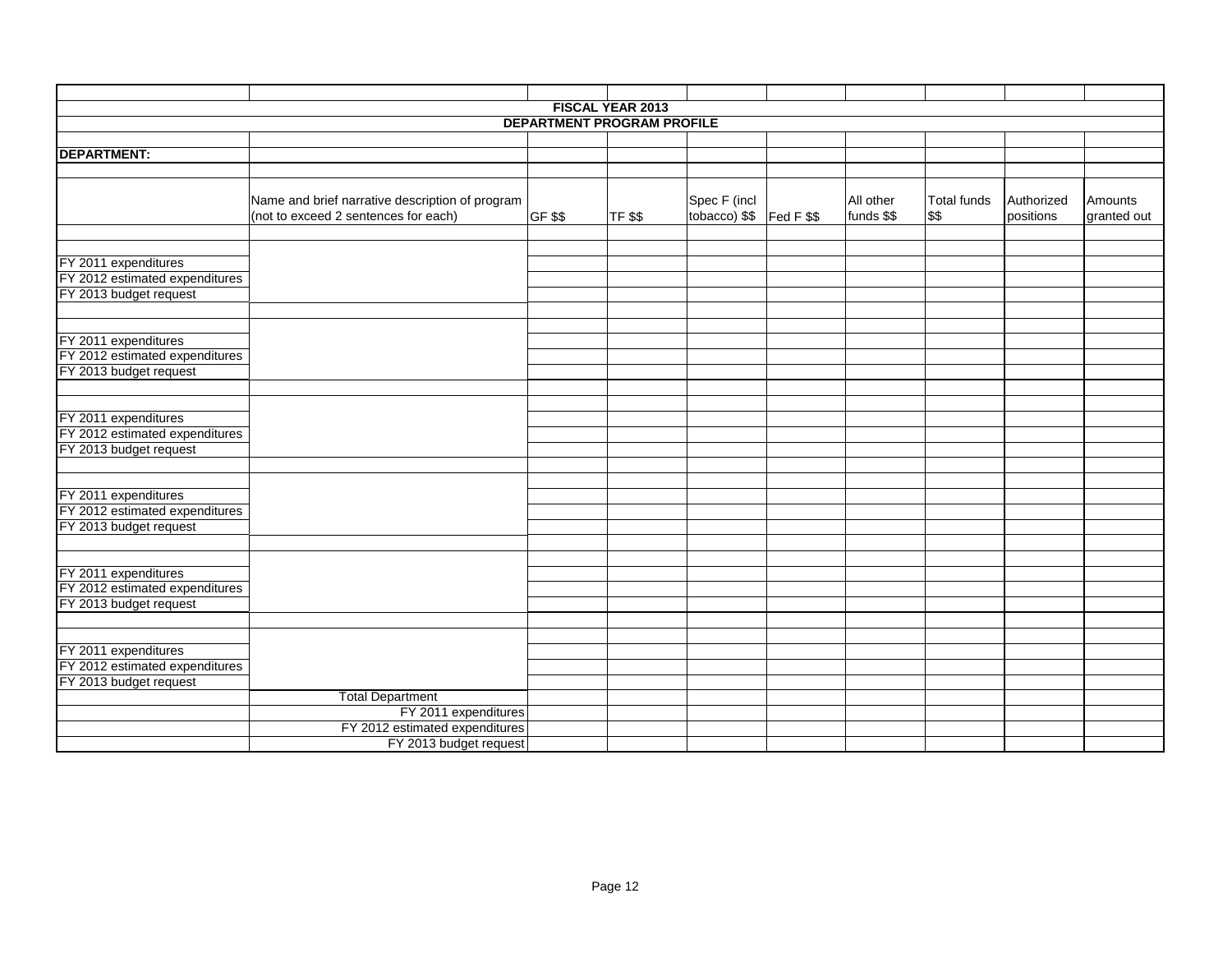#### **ATTACHMENT B**

#### **FY 2013 Instructions for Interdepartmental Transfer/Federal Receipts Forms**

32 VSA Sec 307(b)(2) requires, as part of budget documentation, detail regarding Interdepartmental Transfers and Federal receipts. To assist in presenting this information to the Committees, two spreadsheets (one for Interdepartmental Transfers, the other for Federal Receipts) are included under separate tabs. Be sure that your totals for each appropriation agree with the amounts for Interdepartmental Transfers and Federal Receipts in your FY 2013 budget.

An EXAMPLE (in yellow) shown on the *Interdepartmental Transfers and Federal Receipts* forms, is only meant to guide your work; please delete it from your finished product.

**Please submit the** *Interdepartmental Transfer/Federal Receipts Forms* **as a hard-copy, delivered to the Appropriations Committees one week before testimony, with a copy to your budget analyst in Budget & Management.**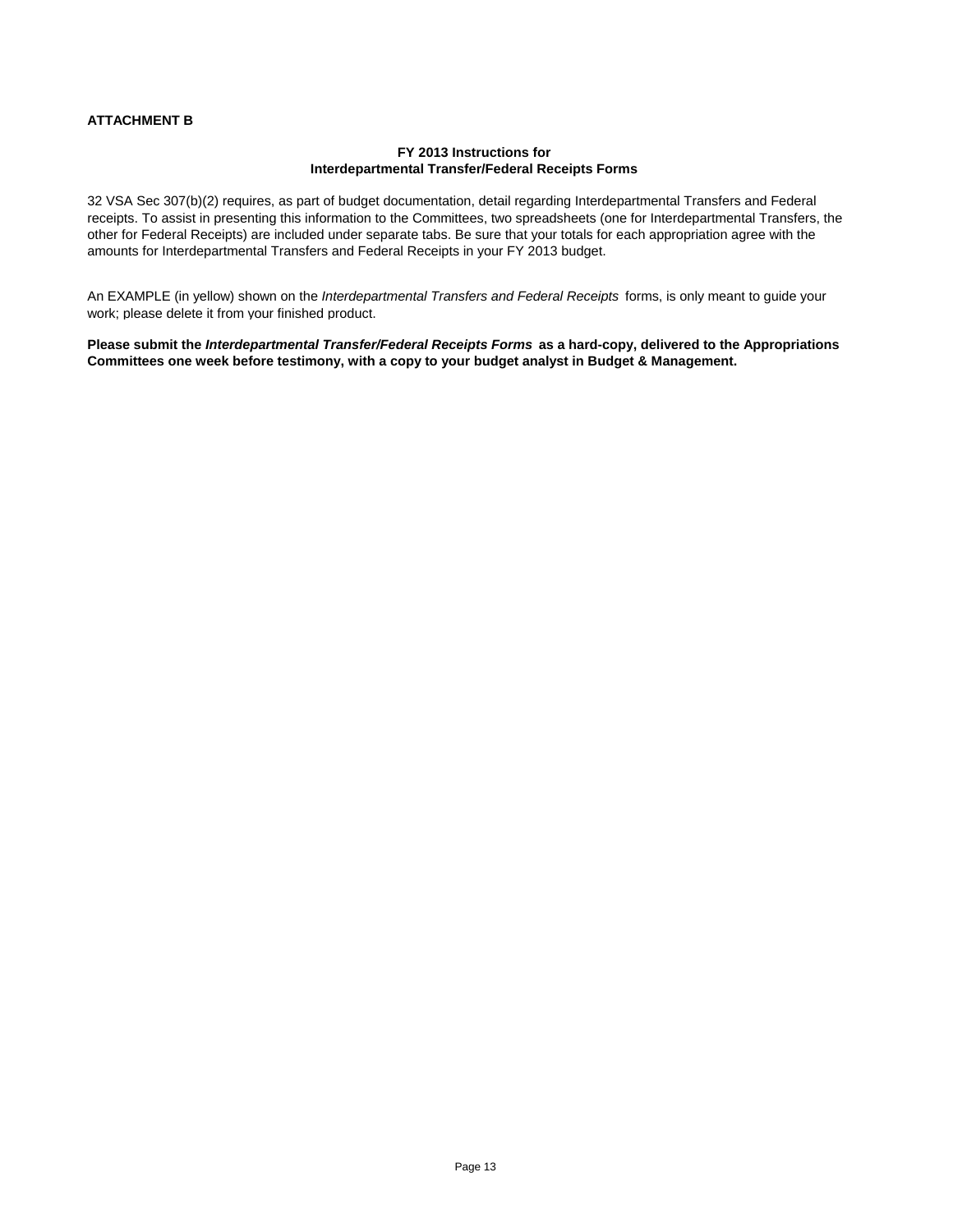| FY2013 Federal Receipt Form - [Name of Agency here] |           |                                              |                                     |
|-----------------------------------------------------|-----------|----------------------------------------------|-------------------------------------|
|                                                     |           |                                              |                                     |
| DEPARTMENT - [Name of Dept here]                    |           |                                              |                                     |
|                                                     |           |                                              |                                     |
| <b>Appropriation Name</b>                           | \$ Amount | <b>Purpose/Service Provided</b>              | <b>Federal Grant Name</b>           |
|                                                     |           |                                              |                                     |
| Administration                                      |           | 300,000 Env. Data integrity & capacity       | <b>Environmental Info. Exchange</b> |
| <b>Administration</b>                               |           | 72,900 Env. Support for Lake Champlain basin | <b>EPA Performance Partnership</b>  |
| <b>Administration</b>                               |           | 51,000 Environmental regulatory enforcement  | <b>EPA Performance Partnership</b>  |
|                                                     |           |                                              |                                     |
| <b>CT River Watershed Adv. Bd.</b>                  |           | 15,500 Env. Support for CT River watershed   | <b>EPA Performance Partnership</b>  |
| <b>TOTAL Fed in FY13 Gov Rec Budget</b>             | 439,400   |                                              |                                     |
|                                                     |           |                                              |                                     |
| DEPARTMENT - [Name of Dept here]                    |           |                                              |                                     |
|                                                     |           |                                              |                                     |
| <b>Appropriation Name</b>                           | \$ Amount | <b>Purpose/Service Provided</b>              | <b>Federal Grant Name</b>           |
|                                                     |           |                                              |                                     |
|                                                     |           |                                              |                                     |
|                                                     |           |                                              |                                     |
|                                                     |           |                                              |                                     |
| <b>DEPARTMENT - [Name of Dept here]</b>             |           |                                              |                                     |
|                                                     |           |                                              |                                     |
| <b>Appropriation Name</b>                           | \$ Amount | <b>Purpose/Service Provided</b>              | <b>Federal Grant Name</b>           |
|                                                     |           |                                              |                                     |
|                                                     |           |                                              |                                     |
|                                                     |           |                                              |                                     |
|                                                     |           |                                              |                                     |
| <b>DEPARTMENT - [Name of Dept here]</b>             |           |                                              |                                     |
|                                                     |           |                                              |                                     |
| <b>Appropriation Name</b>                           | \$ Amount | <b>Purpose/Service Provided</b>              | <b>Federal Grant Name</b>           |
|                                                     |           |                                              |                                     |
|                                                     |           |                                              |                                     |
|                                                     |           |                                              |                                     |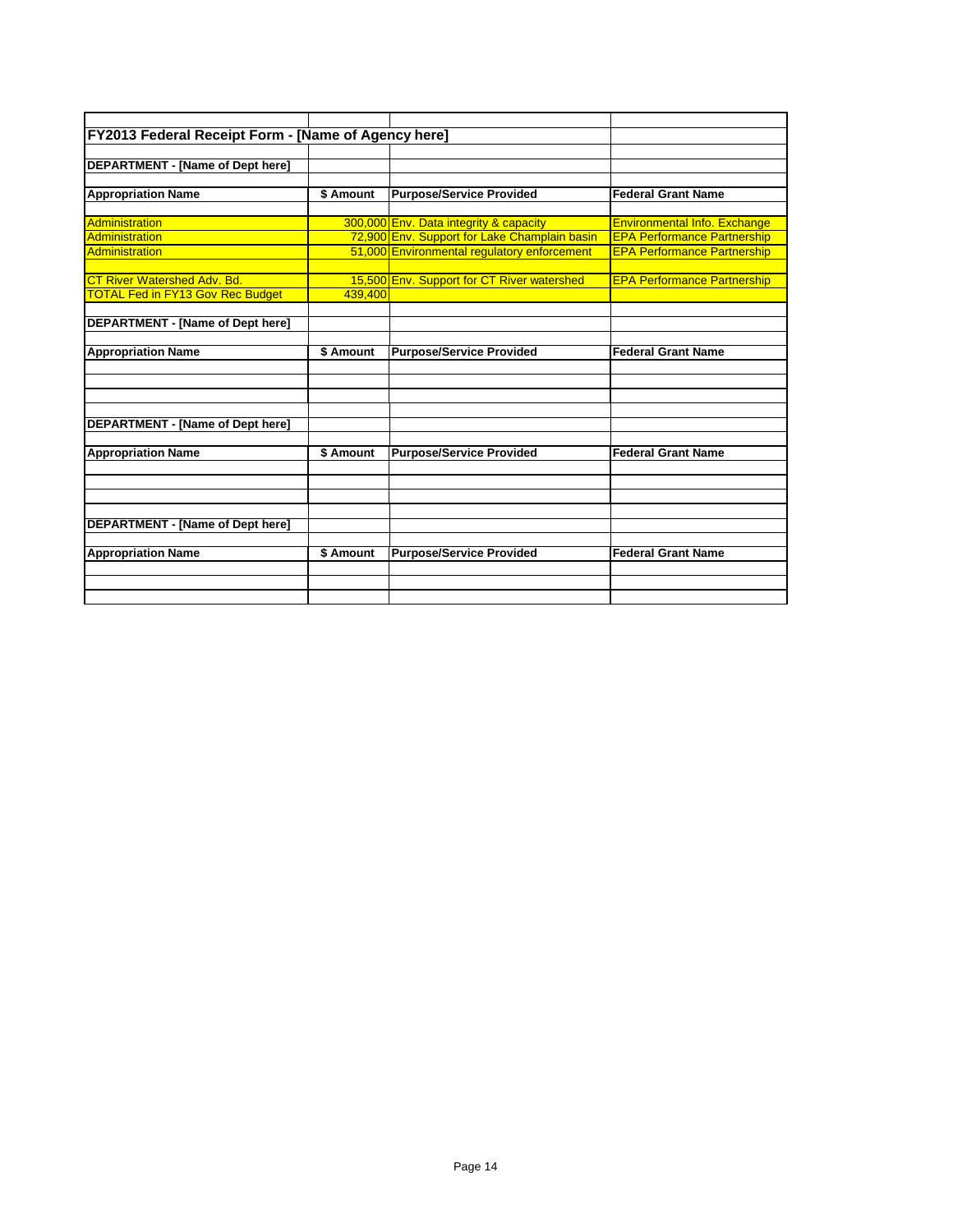| DEPARTMENT - [Name of Dept here]       |           |                                                |                            |
|----------------------------------------|-----------|------------------------------------------------|----------------------------|
| <b>Appropriation Name</b>              | \$ Amount | <b>Purpose/Service Provided</b>                | Dept source of Funds       |
| Administration                         |           | 777,142 Management services                    | <b>FWD, FPR, DEC</b>       |
| <b>Administration</b>                  |           | 741,044 Info. Technology services              | FWD, FPR, DEC              |
| <b>Administration</b>                  |           | 165,000 Regional offices & policy support      | <b>Environmental Board</b> |
| <b>Administration</b>                  |           | 8,906 Reimb. For parking charges               | <b>AOT</b>                 |
| <b>Local Property Tax Assessment</b>   |           | 261,500 Payment in lieu of taxes for FWD lands | <b>FWD</b>                 |
| <b>TOTAL IT in FY13 Gov Rec Budget</b> | 1,953,592 |                                                |                            |
| <b>Appropriation Name</b>              | \$ Amount | <b>Purpose/Service Provided</b>                | Dept source of Funds       |
| DEPARTMENT - [Name of Dept here]       |           |                                                |                            |
| <b>Appropriation Name</b>              | \$ Amount | <b>Purpose/Service Provided</b>                | Dept source of Funds       |
|                                        |           |                                                |                            |
|                                        |           |                                                |                            |
| DEPARTMENT - [Name of Dept here]       |           |                                                |                            |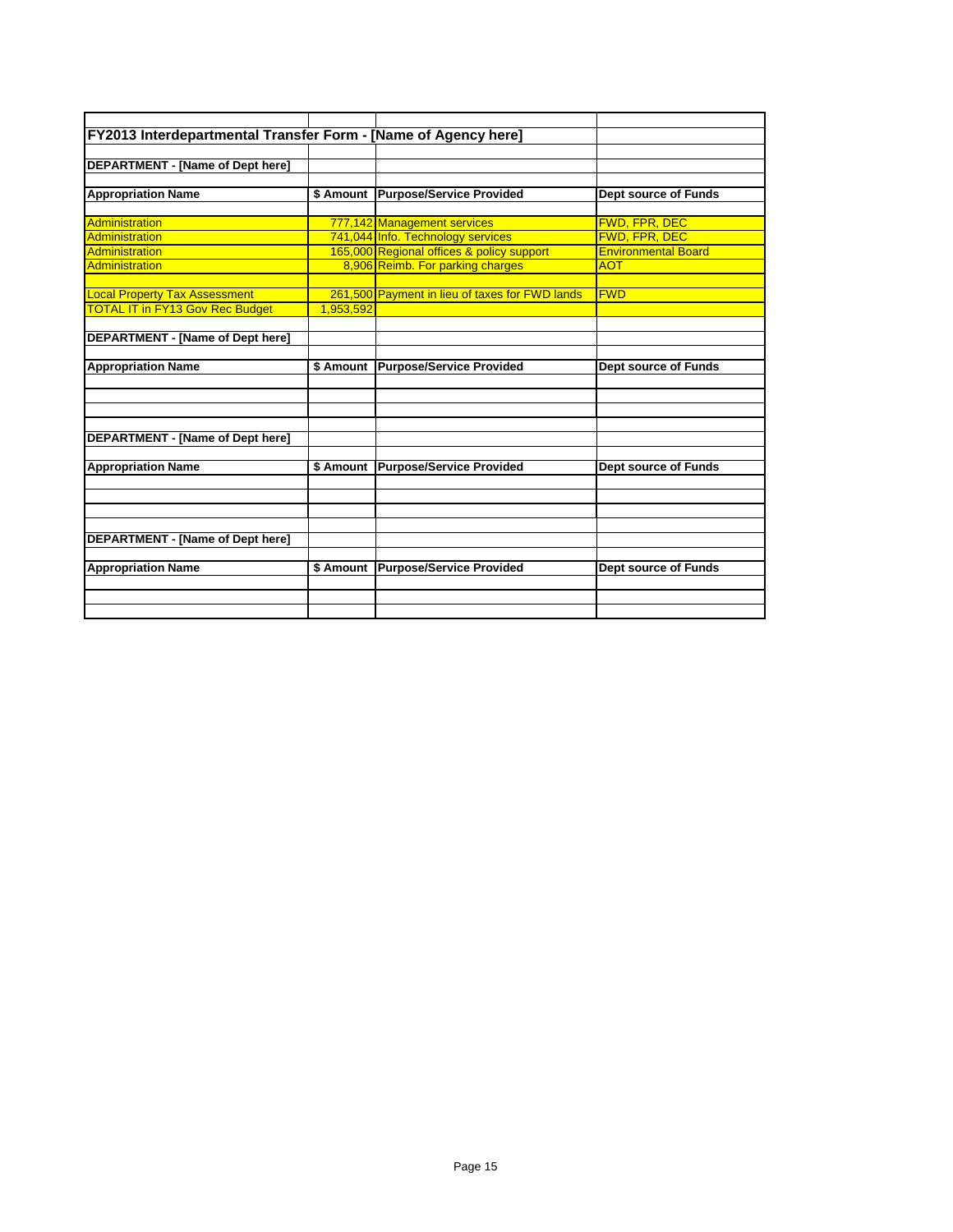#### **ATTACHMENT C**

#### **FY 2013 Instructions for Budget Development Form**

We have spent a considerable amount of time in the Appropriations Committees (over the years) and are convinced that the best budget presentations clearly outline the increases and decreases from the current (FY12) appropriated amount to the Governor's Recommend (FY13).

To provide a standardized format for showing these changes, please use this *Budget Development Form* spreadsheet to list each appropriation in your Department, with each significant element in that appropriation. We suggest that the "Standard adjustments" (changes to Insurance, VISION/HCM, Fee-for-Space, Retirement, etc.) which are common to most appropriations can be summed on one row. Other unique adjustments or components should be listed as additional rows for each appropriation.

An EXAMPLE (in yellow) shown on the *Budget Development Form* , is only meant to guide your work; please delete it from your finished product.

In addition to the forms, JFO staff requests that you include material, as part of your testimony that describes what the components mean programmatically: e.g., levels of service, grants to community organizations, waiting lists, etc.

**Please submit the** *Budget Development Form* **(with descriptions of components) as a hard-copy, delivered to the Appropriations Committees one week before testimony, with a copy to your budget analyst in Budget & Management.**